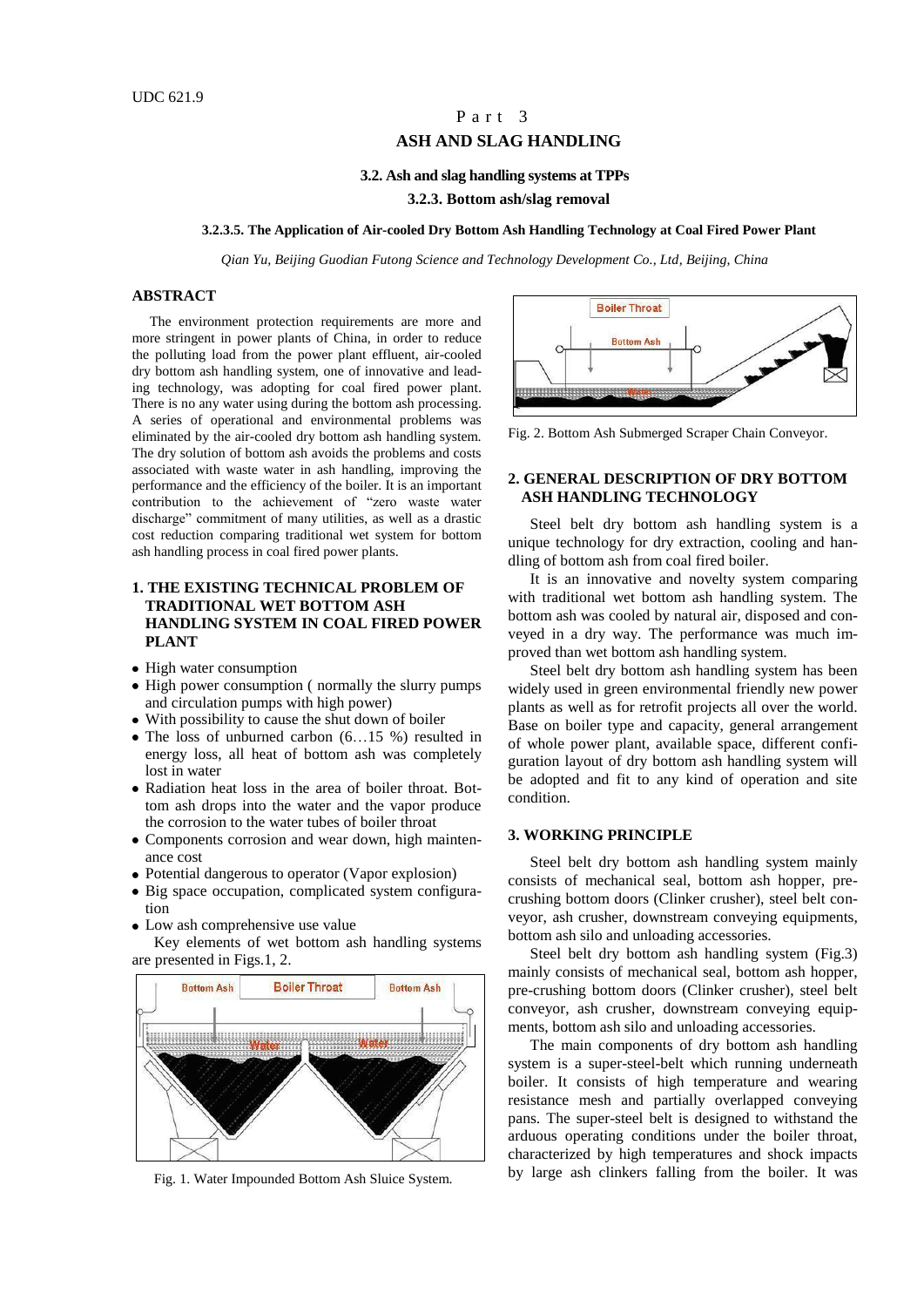enclosed inside sealed case of the ash conveyor and can be expanded freely in any direction thanks to its special configuration.



Fig. 3. The Configuration of Super-Steel Belt..

The force was transmitted to steel mesh through the friction between the driving pulley and steel mesh, while a hydraulic take-up device at tail pulley providing a constant tension. The steel belt is supported by the carrying idlers across the entire width in order to absorb and withstand the heavy ash lump impact. All bearings of the carrying and return idlers are fixed outside of conveyor case to prevent from the over heat as well as facilitate the maintenance works. There is no relative movement between belt conveying pans and transported bottom ash on it, so the wearing of steel belt can be negligible. Normally the average working life of a steel belt is more than 10 years.

The mechanical seal provides the tight connection between the boiler throat and bottom ash hopper and it can absorb the downward and lateral expansion of boiler.

Relative to the centerline of boiler, the bottom ash hopper was designed and built in eccentric way, which ensures that big ash clinkers do not fall directly from the boiler onto the steel belt, but have their first cushion on the sloped (refractory lined) hopper wall.

Under the bottom ash hopper, there are provided with pairs of pre-crushing bottom doors (Fig.4). With pre-crushing bottom doors, the bottom ash hopper can be closed completely. The bottom ash will be accumulated inside of ash hopper during the maintenance of downstream equipments (Fig.5). Moreover, the precrushing bottom doors will pre-crush the big ash clinkers into the size less than 300mm on the impact bars which will improve the cooling effect of big ash lumps during transportation on the steel belt. Meanwhile it can reduce the working load and wearing of ash crusher dramatically.



Fig. 4. The Pre-crushing Bottom Doors (Clinker Crusher).



Fig. 5. The Working Process of Air-cooled Dry Bottom Ash Handling System.

The bottom ash generated (the bottom ash temperature is around 900°C) by the furnace drops on the supersteel-belt and was transported to ash crusher at very low speed (Speed range 0,4…4 m/min). Small amount of controlled ambient air (normally not over than 1% of boiler total combustion air) was sucked into conveyor thanks to the negative pressure in the furnace. While cooling down the bottom ash and steel belt, the air itself gets heated before enters into the boiler (up to 350°C in normal operation) and the heated air can be as the combustion air for boiler. Besides the cooling effect, the cooling air also provides oxygen for hot bottom ash. A significant burn-out of unburned carbon in the bottom ash takes place on the super-steel-belt and the heat was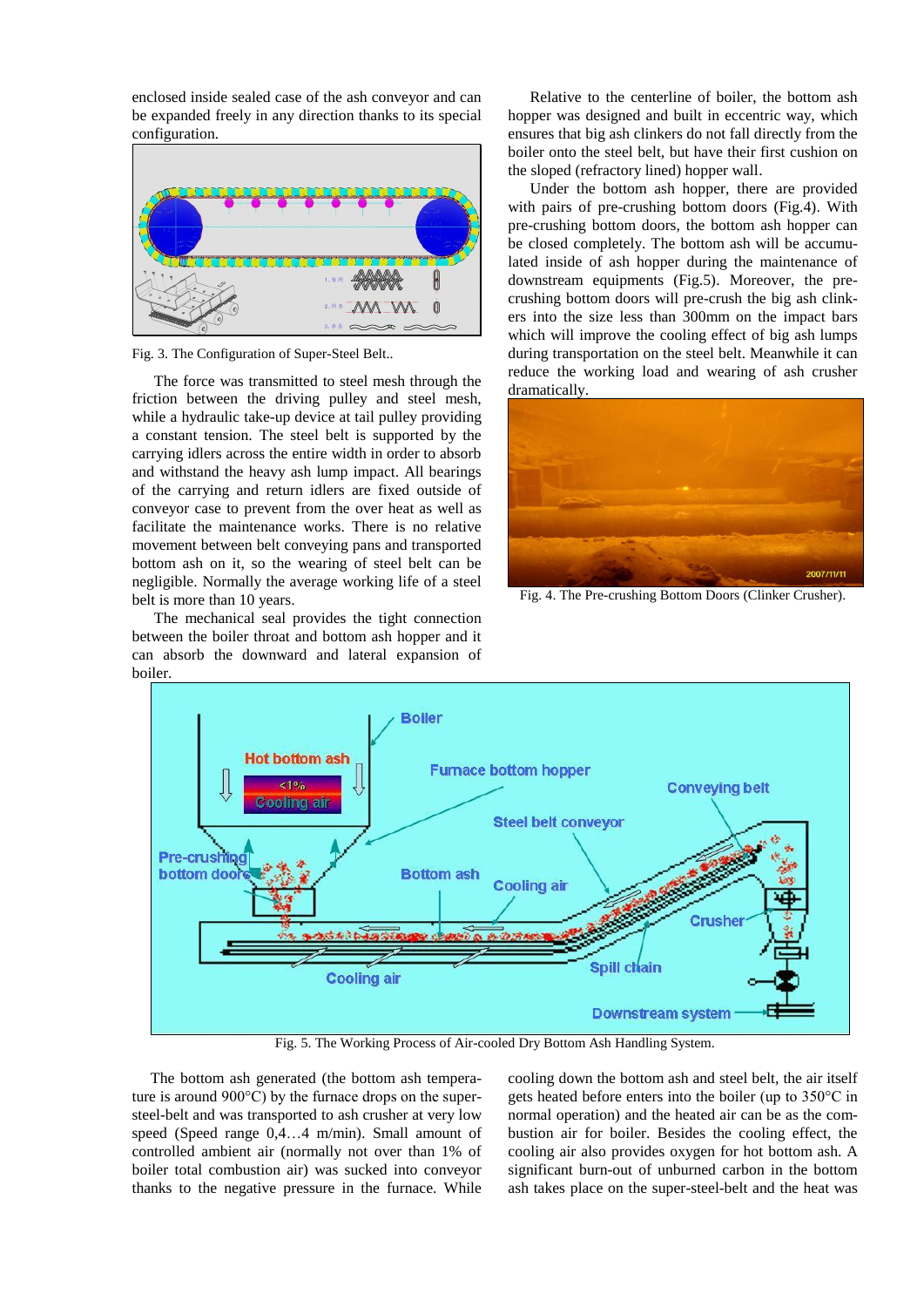returned to furnace too. In traditional wet bottom ash handling system, all these heat was lost in the water. Tests and much experience have verified that the heated cooling air does not affect the combustion of boiler and not influence the NOx formation. Contrarily the considerable heat recovery will help to increase the boiler efficiency.

During heat exchange between the cooling air and hot bottom ash, the cooling air was heated up to 300~400 ºС and the hot bottom ash was cooled below 120 °C. At lower layer of bottom ash conveyor, a cleaning chain is installed to avoid the accumulation of fine ash on the bottom floor of conveyor. The cleaning Chain consists of two lateral chains connected by scraper flights that sweep the accumulated dust over the extractor floor to the conveyor head section, where it is discharged into the ash crusher.

### **4.CONTROL SYSTEM**

- *A.* Steel belt air-cooled dry bottom ash handling system adopts automation program (PLC+CRT) and realtime data acquisition and processing, operation status supervision and process control (Fig.6).
- *В.* To save the fault information automatically and meanwhile provides sound and light alarm
- *С.* Self diagnose the failure and ensure the safety and stable operation of dry bottom ash handling system
- *D.* Three operation modes: Automatic, Manual and Maintenance modes



Fig. 6. The Supervision System of Air-cooled Dry Bottom Ash Handling System.

### **5. TECHNICAL ADVANTAGES, ECONOMIC CHARACTERISTICS AND SOCIAL BENEFIT**

### *A. Technical Advantages*

1). There is no water during bottom ash cooling and conveying processes, the seal between bottom ash hopper and boiler throat is mechanical one ( no water type), thus has saved water resource dramatically and realized "zero-emission" of bottom ash system. And it eliminated all water-related problems (waste water production, fresh water consumption, equipments corrosion, risk of ice formation, hot water splashing etc.) from the source.

- 2). The existing heat in bottom ash, the heat generated by the burn-out of the unburned carbon as well as most of radiation heat at the boiler throat has been returned to the furnace, which has reduced heat loss of un-complete combustion and physical heat loss which facilitate increasing boiler efficiency.
- 3). Air-cooled dry bottom ash handling system has been simpler, with clean working environment and no ash water corrosion and wearing opposite to the wet system (Fig.7). It has improved the system dependability and has a very low maintenance and operation requirements.
- 4). The super-steel-belt runs at a very low speed and in a stable way. Its expected service life is at least 10 years. Reduced the maintenance cost extremely.
- 5). The amount of cooling air is less than 1% of total boiler combustion air without negative impact on the boiler combustion and NOx formation.
- 6). Bottom ash is handled in dry way and has much better opportunity for sales and comprehensive utilization.
- 7). The configuration of downstream system can be greatly customized.
- *B. Economic Characteristics*
- 1). Cooling and conveying of bottom ash without water and the cost of water use are zero.



Fig. 7. The Corrosion of Traditional Wet Bottom Ash Handling System.

- 2). More than 10 years service life of the super-steelbelt, reducing the cost dramatically for operation, maintenance and overhauling.
- 3). The existing heat in bottom ash, the heat generated by the burn-out of the unburned carbon as well as most of radiation heat at the boiler throat has been returned to the furnace, increased boiler efficiency and reduced coal consumption.
- 4). Lower power consumption compared with the traditional wet ash handling system (30…70 % power saving), saving operation cost;
- 5). Flexible and user friendly design of the system, be more adaptable to the layout of whole power plant
- 6). Increase the value for comprehensive utilization of bottom ash, reduce environmental pollution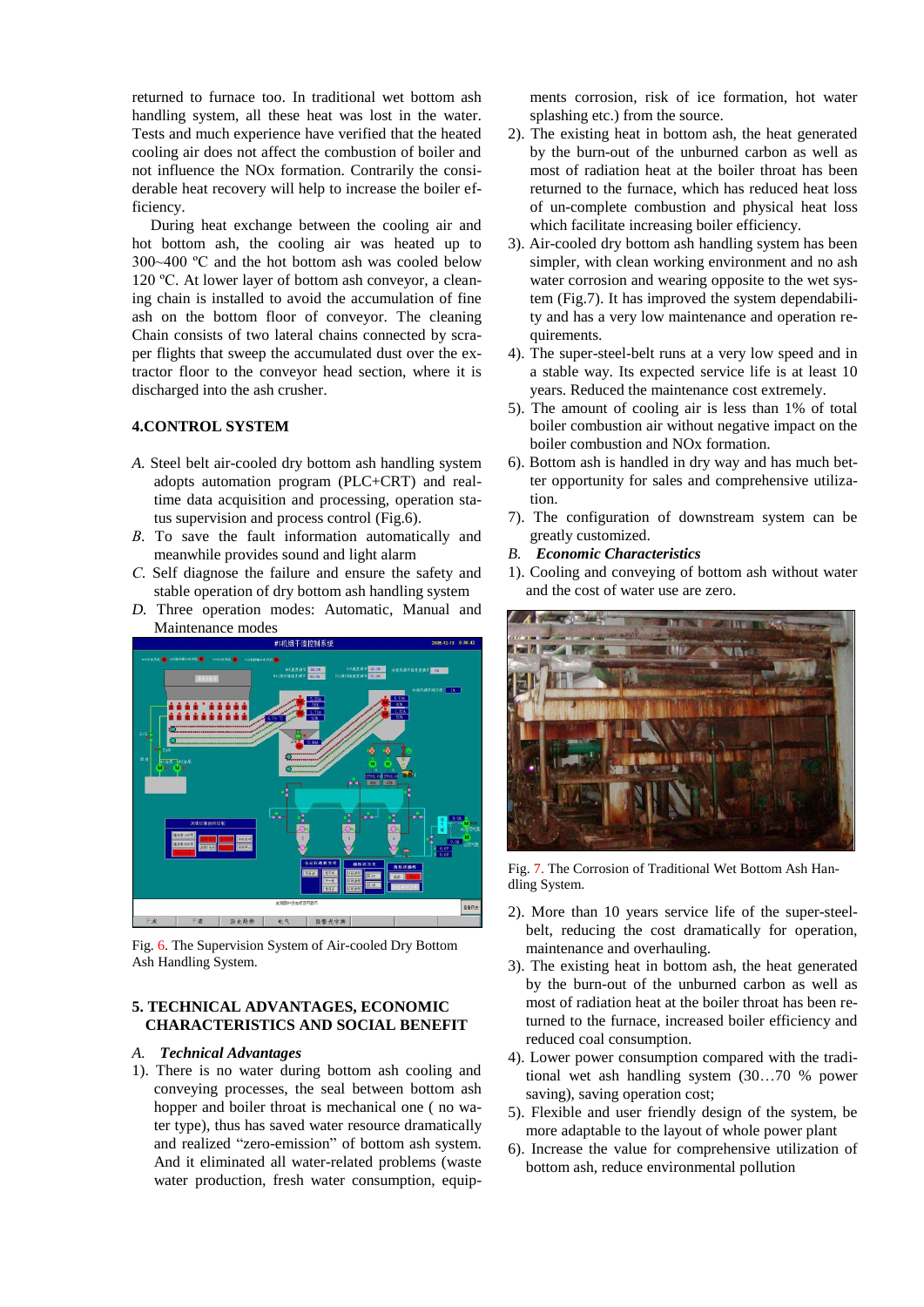- 7). Reasonable cost, comprehensive investment equivalent to that of traditional wet bottom ash handling system
- *C. Social Benefit*
- 1). No waste water or other waste emission (Fig.8). Thereby reduced the impact of pollutant on the environment and saved pollution discharge fees, achieving benefits from environmental protection and to control pollutants production in the source.
- 2). To adopt air-cooled dry bottom ash handling system, many power plants are no longer with the expropriation of land for ash yard construction. In this way, a lot of valuable land resources have been saved, meanwhile dust emission problem surrounding ash yard has been solved.
- 3). Dry bottom ash can be used as a variety of building materials, such as insulation brick, filling material for expressway, cement additive etc. Comprehensive utilization of dry bottom ash saved land resources and

reduced the impact and damage on geological structure, physiognomy and underground water resource.



Fig. 8. The Clean Working Environment of 4x600 MW Aircooled Dry Bottom Ash Handling System.

# **6. THE COMPREHENSIVE COMPARISON BETWEEN TRADITIONAL WET BOTTOM ASH HANDLING SYSTEM AND DRY BOTTOM ASH HANDLING SYSTEM**

.

| Comparison item                                          | Air cooling steel belt dry bottom ash handling system                                                                                                                                                            | SSCC system (Submerged scraper chain conveyor)                                                                                                                                                                                                                                                                                                |
|----------------------------------------------------------|------------------------------------------------------------------------------------------------------------------------------------------------------------------------------------------------------------------|-----------------------------------------------------------------------------------------------------------------------------------------------------------------------------------------------------------------------------------------------------------------------------------------------------------------------------------------------|
| The adaptability for<br>coking-oriented boi-<br>ler      | High adaptability, large ash clinkers are held up on<br>the impact bars and do not drop on steel belt di-<br>rectly. The ash clinkers after crushed are easy o<br>cool down and extracted by steel belt conveyor | Low adaptability, the large clinkers often resulted in<br>shutdown of SSCC system or chin broken, blockage or<br>damage etc.                                                                                                                                                                                                                  |
| Influence on boiler<br>operation                         | The bottom ash is cooled by the ambient air and<br>there is on water inside conveyor. 80-90 % heat is<br>recovered resulting in increased boiler efficiency.<br>High dependability and availability for boiler   | The bottom ash is cooled by water. For coking-<br>oriented coal, the large ash lumps drop into the water<br>directly and generate extremely dangerous steam puff<br>causing severe injuries to the personnel at site                                                                                                                          |
| System space<br>occupation                               | Low                                                                                                                                                                                                              | Higher                                                                                                                                                                                                                                                                                                                                        |
| System<br>characteristics                                | The configuration of dry bottom ash handling sys-<br>tem is simper with nearly zero maintenance re-<br>quirements (The only maintenance work is greas-<br>ing bearing blocks periodically)                       | The system is more complicated. The presence of wa-<br>ter leads to accelerated corrosion of equipment and<br>boiler tubes as well as refractory lining material falling<br>of bottom ash hopper. High maintenance costs due to<br>corrosion and wear of all ash water handling equip-<br>ment, particularly the chain, flights and sprockets |
| System<br>dependability                                  | High                                                                                                                                                                                                             | Normal                                                                                                                                                                                                                                                                                                                                        |
| Power consumption                                        | Low                                                                                                                                                                                                              | Higher                                                                                                                                                                                                                                                                                                                                        |
| System water saving                                      | Zero emission                                                                                                                                                                                                    | Higher                                                                                                                                                                                                                                                                                                                                        |
| Comprehensive in-<br>vestment (including<br>civil works) | Low<br>The investment return period is shorter (about 2-3)<br>years) because of low O&M cost and few spare<br>parts requirements as well as dry bottom ash better<br>sales opportunity                           | Higher                                                                                                                                                                                                                                                                                                                                        |
| Cost of operation<br>and maintenance                     | Low                                                                                                                                                                                                              | High                                                                                                                                                                                                                                                                                                                                          |
| <b>Bottom</b> ash<br>comprehensive<br>utilization        | The bottom ash is cooled and handled in a dry way<br>which facilitates sales of bottom ash and utilization<br>(used in cement and building material industry)                                                    | Due to the bottom ash was handled in a wet way it<br>can only be used for road filling materials or as a<br>waste product                                                                                                                                                                                                                     |
| Equipment working<br>conditions                          | All equipment is working in a dry condition and<br>that will reduce the wear rate                                                                                                                                | The chain, scraper flights and supporting wheels are<br>working in ash/water which results in high erosion and<br>corrosion                                                                                                                                                                                                                   |
| System working<br>environment                            | The system is working in negative pressure and the<br>working environment is very clean                                                                                                                          | Due to leakage of water and mud, the working envi-<br>ronment is very dirty and needs to be washed down<br>periodically                                                                                                                                                                                                                       |